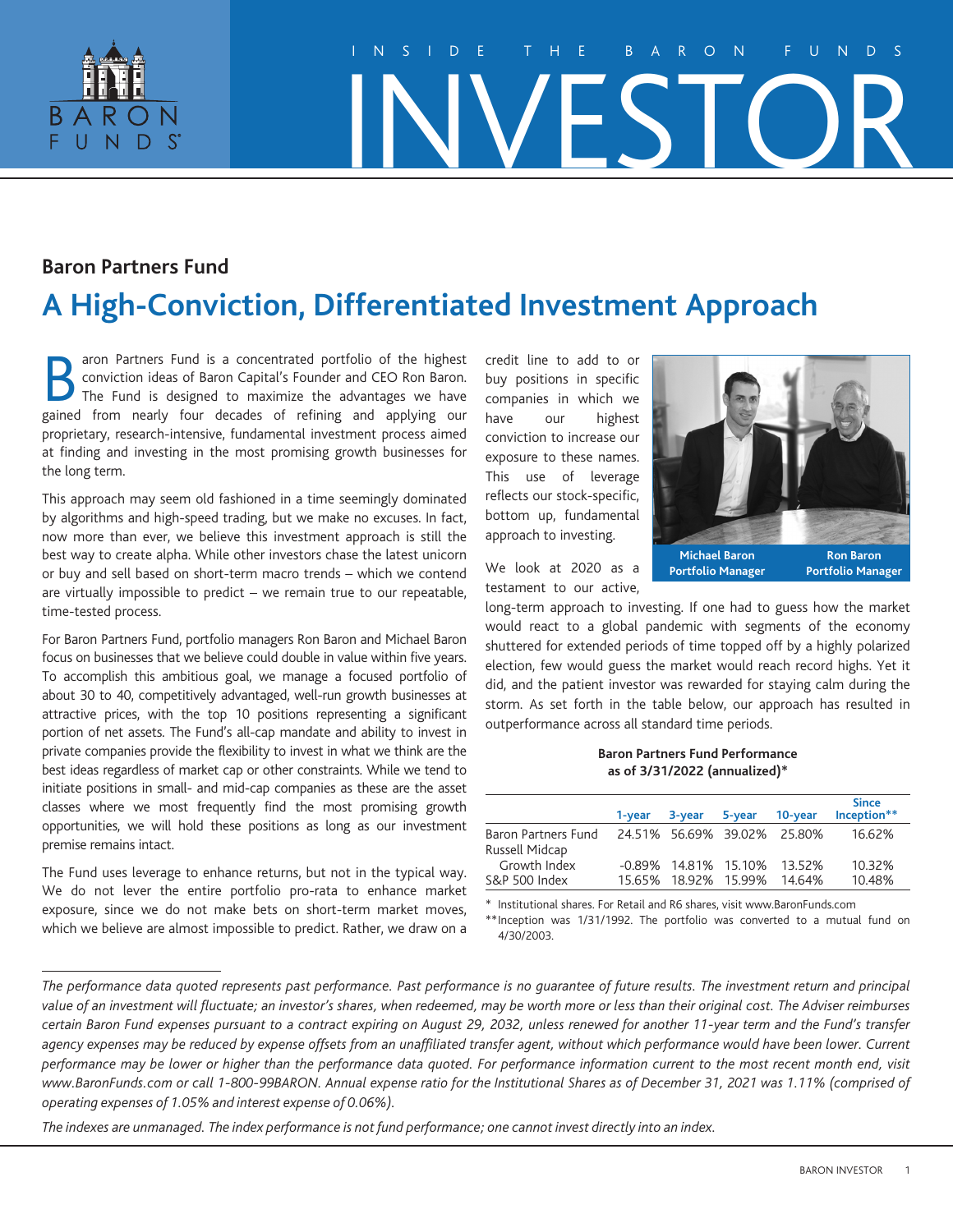The Fund has received a 5-star Overall Morningstar Rating™, as well as across all standard time periods, and is ranked in the 1st percentile for its 1-, 3-, 5-, and 10-year and since conversion performance.

#### *A Time-Tested, Repeatable Investment Approach*

We believe the Fund's strong performance is the result of our consistent, repeatable, and time-tested investment approach that is differentiated by the following characteristics:

- High-conviction portfolio with a limited number of names
- Long-term perspective with low turnover
- Multi-faceted management of risk

#### *High-conviction portfolio with alimited number of names*

We take a bottom-up investment approach to identify what we believe are competitively differentiated businesses that can grow independently of their sector economy and macroeconomy. To build and manage our portfolio, we use our extensive research capacity and industry expertise – currently comprised of 38 investment professionals – to source these investment opportunities. Because Baron Partners Fund invests only in our highest-conviction opportunities, it holds a limited number of names. As of March 31, 2022, the Fund held 31 stocks, compared with a category average of 100 stocks. The top 10 holdings comprised 84.6% of the portfolio. We have always maintained high active share; our current active share is 95.1%.

This high-conviction, long-term approach, combined with our deep bench of research analysts, means we can do the necessary due diligence to gain the in-depth knowledge, including regularly engaging their management companies and visiting key facilities, to gain the confidence we need to invest and stay invested. This is our competitive advantage.

#### *Long-term perspective with low turnover*

Warren Buffett, who has a talent for words almost as impressive as his talent for investing, once said, "Someone is sitting in the shade today because someone planted a tree a long time ago." We agree.

Consistent with our longstanding Baron investment philosophy, Baron Partners Fund is managed with a long-term perspective. We believe this time-arbitrage approach gives us an edge. Most managers are focused on the short term, basing trading decisions on factors that may have little to do with business fundamentals, such as a quarterly earnings beat or miss or overall market volatility.

We believe our long-term perspective affords us less competition while allowing us to take advantage of the shortsightedness of the market. We leverage our extensive research capabilities to conduct a deep dive on the

fundamentals of every company in which we are considering an investment. Our research allows us to develop an informed and thorough understanding of the longer-term secular advantages of these companies. Ultimately, we are more interested in the duration of a company's growth opportunity, rather than being overly focused on its timing. We like to invest early, before a company is on the market's radar, because we believe it's impossible to pinpoint exactly when the market will take notice and start trading the stock up to properly reflect its growth opportunity. We believe this is a key part of the engine that drives alpha for us.

The Fund's one-year average turnover of 9.14% is significantly lower than its peer group average of 58.01%. Our low turnover is an outgrowth of our investment process rather than a goal in and of itself. If we find and invest in the right companies, we believe that it makes little sense to replace these companies with new and relatively untested ones. We would rather remain invested throughout the duration of the growth trajectory of our highest conviction companies. We also believe this is a more tax efficient approach to managing a portfolio and one that is often attractive to company management who are aware of our reputation as long-term holders of stock.

As a result of our low-turnover, long-term investment strategy, many of our holdings have added significant value to the Fund. Our top 10 holdings illustrate this. As of March 31, 2022, the portfolio's 10 largest positions have been owned for a weighted average of 10.5 years. This group has compounded at a weighted average annual rate of 38.9% since our initial purchase, which exceeds the benchmark return by 25.8% annually. Of course, not every stock we invest in performs as well as the examples we have cited. In addition, past performance is no guarantee of future results. Nevertheless, we believe these results help reinforce the validity of our approach and give us the confidence to continue this strategy into the future. Our primary goal is capital appreciation, and we strongly believe we should stay involved as our investments grow and flourish as long as our investment thesis holds true.

#### *Multi-faceted management of risk*

We seek to offset the volatility inherent in a concentrated, leveraged portfolio in two key ways:

- Extensive due diligence on our holdings throughout the time we are invested
- Diversifying our holdings across non-correlated categories

*Extensive due diligence* We believe the best risk management starts with knowing the companies in which we invest. The extensive research we conduct for months and sometimes years prior to initiating a position in a company is just the beginning. Throughout the life of all

**Morningstar calculates the Morningstar Large Growth Category Average performance and rankings using its Fractional Weighting methodology. Morningstar rankings are based on total returns and do not include sales charges. Total returns do account for management, administrative, and 12b-1 fees and other costs automatically deducted from fund assets.**

**As of 3/31/2022 the Morningstar Large Growth Category consisted of 1,236, 1,124, 1,025, and 765 share classes for the 1-, 3-, 5-, and 10-year periods. Morningstar ranked Baron Partners Fund in the 1st percentile for the 1-, 3-, 5-, and 10-year and since conversion periods, respectively. The Fund converted into a mutual fund on and since conversion 4/30/2003, and the category consisted of 422 share classes.**

**For the period ended 3/31/2022, the Baron Partners Fund received a 5-Star Overall Morningstar Rating™, 5-Star 3-Year Rating, 5-Star 5-Year Rating, and 5-Star 10-Year Rating. The Morningstar Ratings are based on the Morningstar Risk-Adjusted Return measures of 1,124, 1,124, 1,025, and 765 funds in the category, respectively. This Morningstar Rating is for the Institutional share class only; other classes may have different performance characteristics.**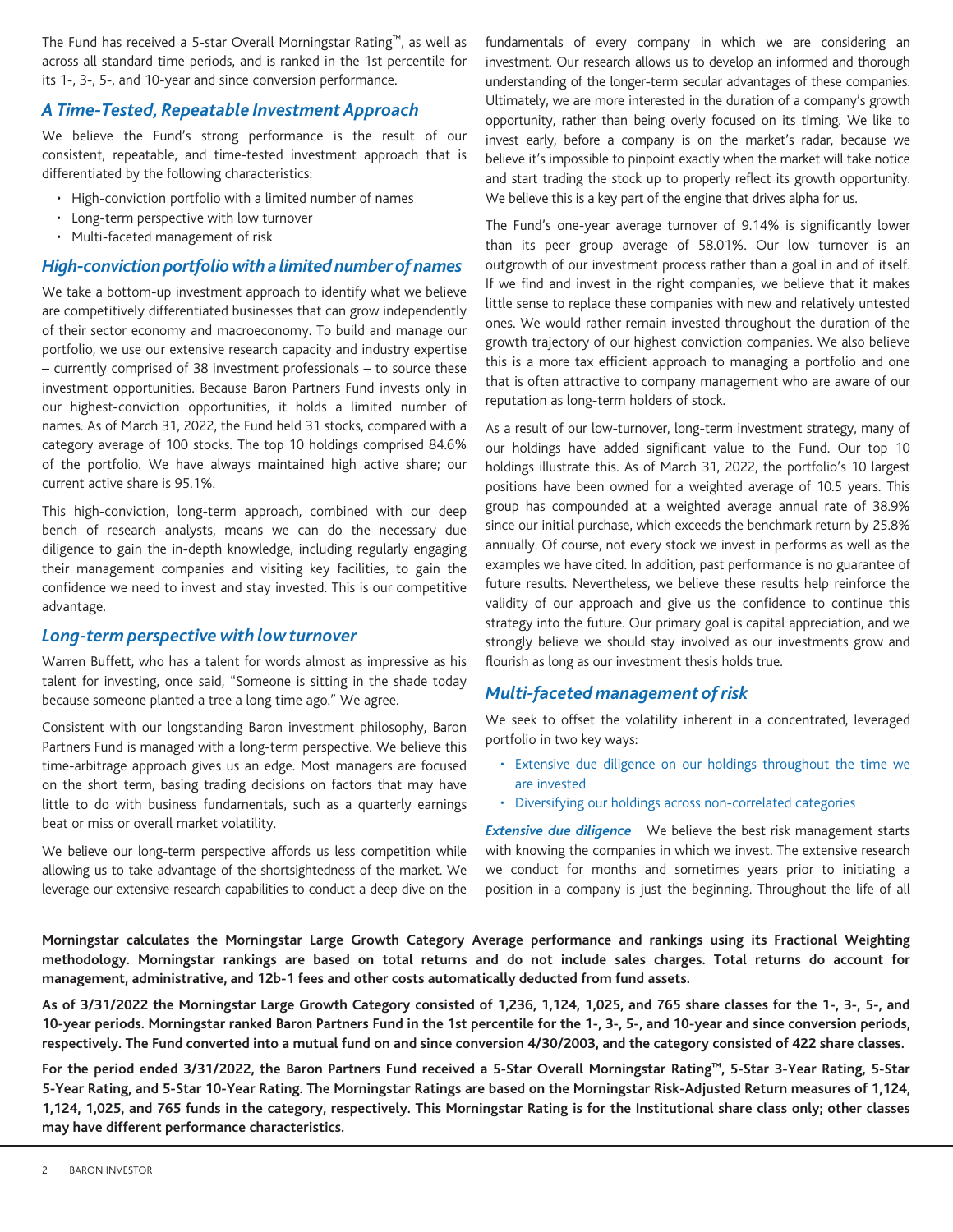#### **Baron Partners Fund Top 10 Holdings as of March 31, 2022**

| Holding                        | <b>GICS Sector</b>            | % Holding |
|--------------------------------|-------------------------------|-----------|
| Tesla, Inc.                    | Consumer Discretionary        | 49.0%     |
| CoStar Group, Inc.             | Industrials                   | 5.5%      |
| Space Exploration Technologies |                               |           |
| Corp.                          | Industrials                   | 5.2%      |
| IDEXX Laboratories, Inc.       | Health Care                   | 4.9%      |
| The Charles Schwab Corp.       | Financials                    | 3.7%      |
| Hyatt Hotels Corp.             | <b>Consumer Discretionary</b> | 3.6%      |
| Arch Capital Group Ltd.        | Financials                    | 3.6%      |
| FactSet Research Systems, Inc. | Financials                    | 3.5%      |
| Vail Resorts, Inc.             | Consumer Discretionary        | 3.1%      |
| Spotify Technology S.A.        | <b>Communication Services</b> | 2.5%      |
| <b>Total</b>                   |                               | 84.6%     |

our investments, we continue to conduct due diligence and interact with management to keep apprised of the company's growth story as it develops. We visit with and speak to our companies' management teams multiple times per year. Our sustained level of interaction with management helps sharpen our model inputs and assumptions. As portfolio managers of the Fund, Ron and Michael are involved in research on each name and are supported by Baron analysts who are industry experts.

Our stock-specific approach to both opportunity and risk is borne out by our results, as virtually all our outperformance is driven by stock selection. We focus on businesses with:

- Long-term, secular growth opportunities
- Strong, sustainable competitive advantages
- Attractive business model
- Exceptional management
- Attractive valuation
- *Long-term, secular growth opportunities* We seek companies that we believe are well positioned to benefit from secular growth opportunities with large, addressable markets. We find these opportunities across a range a sectors and sub-industries.
- *Strong, sustainable competitive advantages* A durable competitive advantage is another key attribute of the companies we own. We look for businesses that are establishing their competitive advantages, as a fully realized competitive advantage is more likely to be reflected in the stock price.
- *Attractive business model* We prefer companies with pricing power that is tied to the utility of their product or service rather than a monopolistic hold on the market. For example, with subscriptionbased business models, companies are able to leverage the continual improvement and expansion of the services they provide to raise prices on a regular basis. Long-term contracts with high retention rates – another characteristic of many of our subscription-based businesses, provide stability, sustainability, and transparency, as does recurring or reoccurring revenue.

We like companies with high or expanding margins that are reinvesting their profits in future growth. Many of our holdings are asset light, low capital-intensive businesses because once they have built their core assets  $-$  database, platform, etc.  $-$  as they scale, margins can expand significantly. We also like strong and visible free cash flow, because we consider it a more accurate measure of a company's financial situation than earnings per share. Finally, we look for a capital structure appropriate to the industry in which the company operates. We are comfortable with leverage if it is an established business with recurring and predictable free cash flow and sensible debt levels. We believe such balance-sheet optimization is a way to maximize shareholder returns.

- *Exceptional management* Baron's long-held motto, "we invest in people," reflects our belief that experienced, visionary management is at the heart of a company's success. To find these talented people, Ron and Michael tap their decades of experience as investment professionals, over the course of which they have met with and interviewed thousands of executives about their companies. We look for a personal financial stake in the company's success.
- *Attractive valuation* We project the long-term intrinsic value of every stock we own using both quantitative and qualitative analysis. Our projection is based on key revenue growth drivers, profitability, cost structure, and capital structure – as well as more qualitative factors, such as the total addressable market, sustainability of the competitive advantage, and strength of the management team. We will initiate a position only if we believe the stock can double in size in a five-year period. We will remain invested as long as the stock's valuation is supported by our projection of intrinsic value.

*Diversifying our holdings across categories* The second way we seek to mitigate risk is by diversifying the portfolio across four categories, each of which tends to behave differently in different economic environments. These four categories are:

- Disruptive Growth (about 50% of weighted assets)
- Core Growth (15%-20% of weighted assets)
- Real/Irreplaceable Assets (25% of weighted assets)
- Financials (25% of weighted assets)
	- \* Percentages add up to greater than 100% due to leverage

**Tesla, Inc.,** the electric car company and battery maker, is the most well-known name among our Disruptive Growth holdings, which are typically very fast-growing companies. It has enjoyed phenomenal growth this year as it entered into a new phase of its growth cycle. Yet there have been (and continue to be) many skeptics of Tesla. Most of them believed the company could not develop the technology, generate demand for, and cost-effectively produce electric vehicles at scale, and obtain financing for its growth ambitions (to name a few of the oftencited criticisms). Tesla has shown these concerns to be unfounded. The company delivered 500,000 vehicles in 2020, up from 300,000 in 2019. In 2021, it delivered over 936,000 vehicles, a new record for the company. We believe Tesla will continue to experience significant growth with new facilities planned in Europe and new vehicle model launches that we think can be even more popular than its existing lineup. Tesla's manufacturing costs have also declined as it implements lessons learned to make production more efficient and benefits from its scale. Tesla's solar panel and energy storage businesses could bring added benefits.

Given Tesla's phenomenal growth in the past two years, it has become a significant weight in the Fund. We are keenly aware of our fiduciary duties to the Fund and its shareholders. To manage the position size, we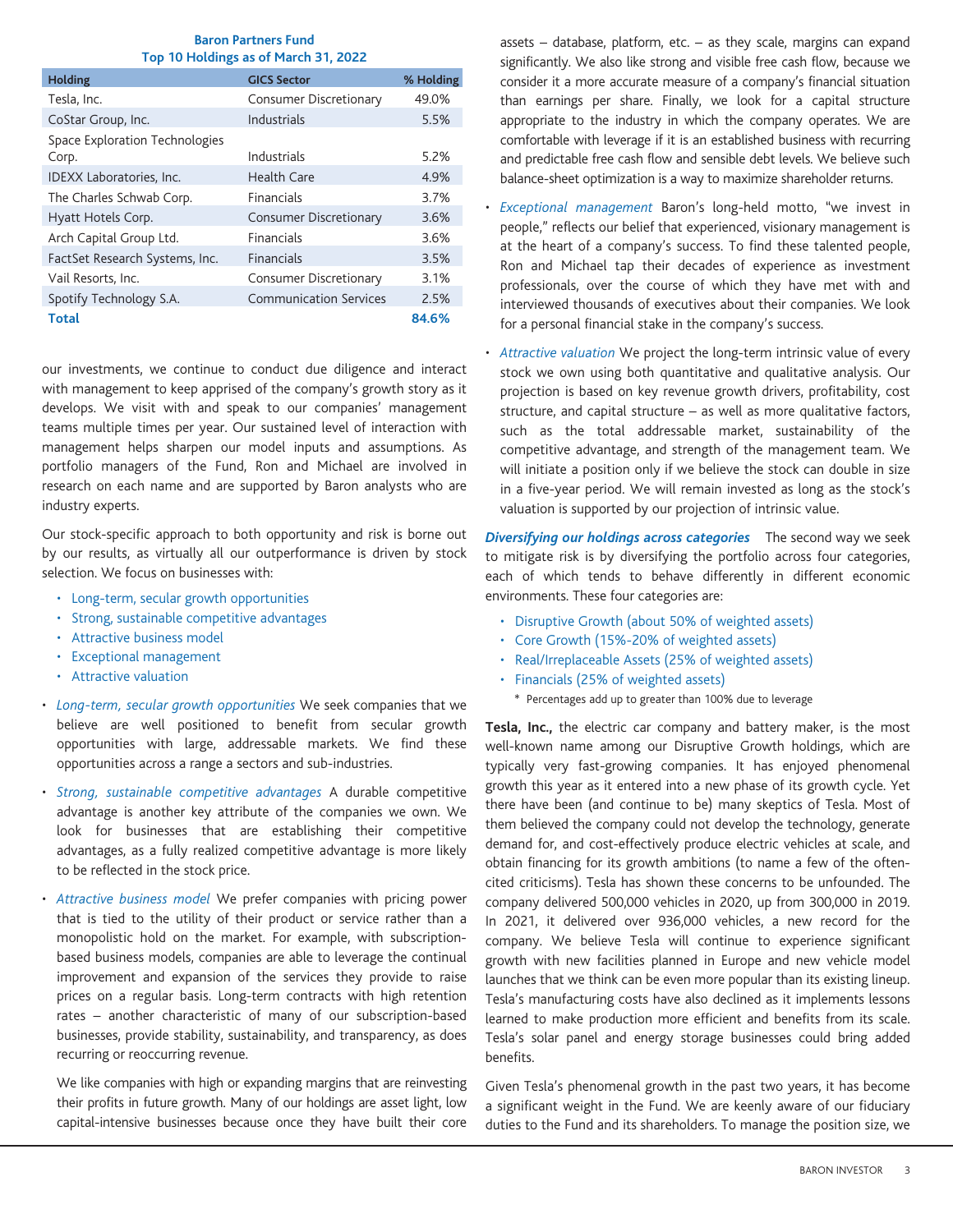have sold 24% of our original position since August 2020. We have also reduced the leverage employed from 27% in January 2020 to 10.8%. We will continue to manage the position according to our assessment of the risks associated with our investment in Tesla.

Another disruptive growth company, **Space Exploration Technologies Corp.** (SpaceX), designs, manufactures, and launches rockets, satellites, and spacecrafts. SpaceX disrupted the space launch market with its reusable orbital launch systems and is now launching a broadband service leveraging its new satellite constellation, Starlink.

We believe SpaceX could leverage its unique capability of reusable rockets to continue and drive costs of space launches lower and capture a growing market share in a growing market. As launch costs decline, we expect that the demand to reach space would increase in the coming years. By leveraging its launch cost leadership, vertical integration, and innovative design approach, we expect SpaceX will have an advantage in building its new constellation of satellite-based broadband services, allowing the company access a materially larger TAM than the rocket launch market.

However, we believe investments in Disruptive Growth companies can only be successfully made if there are other more stable holdings in the portfolio to minimize volatility. Core Growth businesses like veterinary diagnostics company **IDEXX Laboratories, Inc.** and data and analytics provider to the P&C industry **Gartner, Inc.** have steadier growth prospects. Real/Irreplaceable Assets businesses have tangible properties that are less subject to competition. Companies like global hotelier **Hyatt Hotels Corp.** and ski resort owner/operator **Vail Resorts, Inc.** invest in their properties to offer a superior service vs. their competitors, which also increases asset values. Financial businesses' returns are generally more correlated with the economy and interest rates (factors that we feel are unpredictable in the short run). However, the Fund's Financials holdings tend to be "capital-light" businesses that are gaining market share (brokerage **The Charles Schwab Corp.**), offering deeper product sets (data and analytics provider to the financial industry **FactSet Research Systems, Inc.**) and are selectively increasing price (specialty insurer **Arch Capital Group Ltd.**).

### *Conclusion*

While the recent risk-off rotation, like other short-term macro-driven cycles, ebb and flow, we do not seek to reposition the portfolio or change our process or strategy just because certain areas of the market are temporarily in vogue. Over the longer term, we expect the pandemic will accelerate certain secular trends such as digitization and a focus on ESG (environmental, social, and governance) factors. We also think we will see significant transformations in consumer travel habits, public health screening, and corporate supply chains. We believe such changes will create meaningful investment opportunities, and we continue to focus on identifying and researching these unique businesses with significant barriers to entry and growth prospects, investing at attractive prices, and holding them for the long term.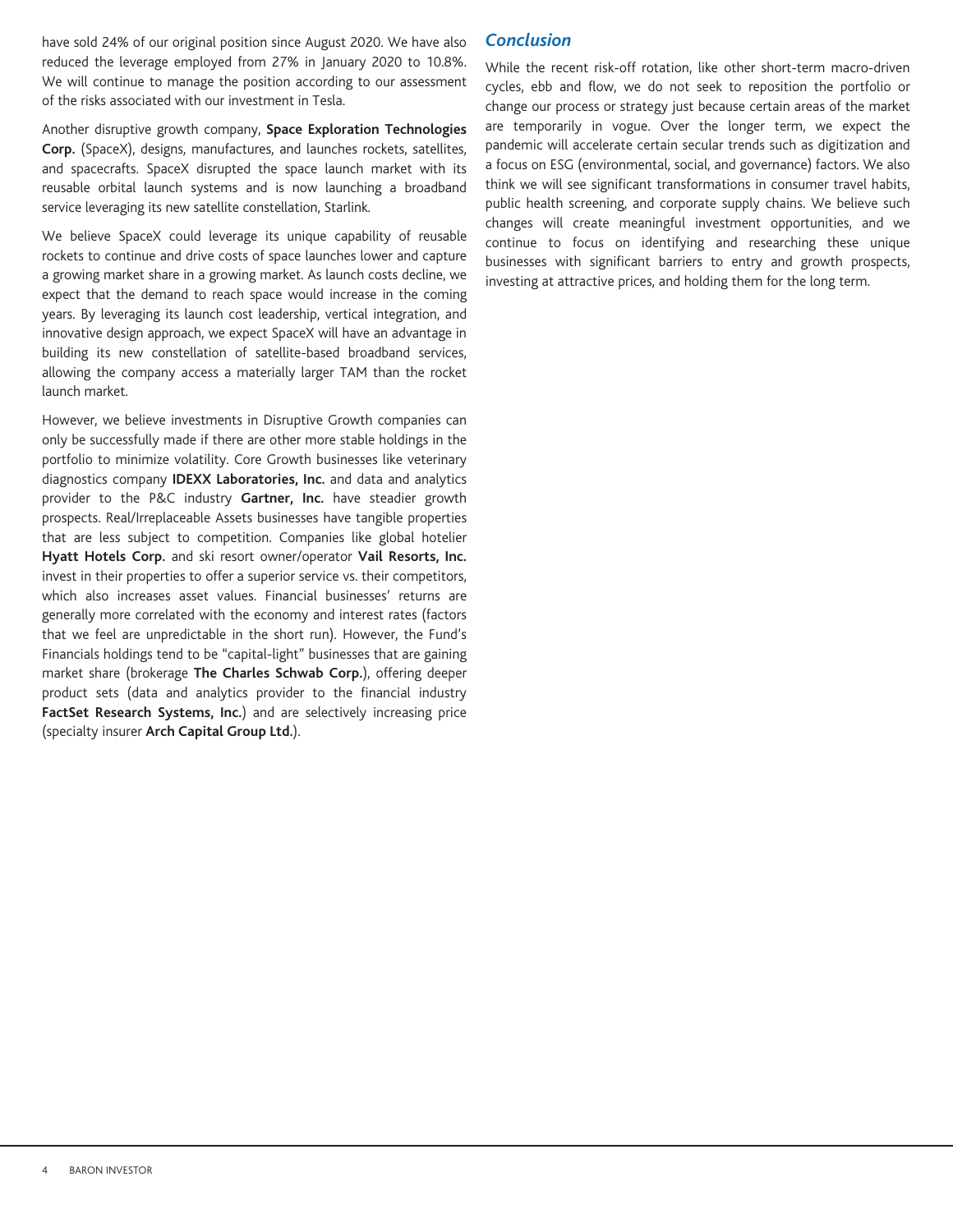Performance for the Institutional Shares prior to 5/29/2009 is based on the performance of the Retail Shares, which have a distribution fee. The Institutional Shares do not have a distribution fee. If the annual returns for the Institutional Shares prior to 5/29/2009 did not reflect this fee, the returns would be higher.

Risks: The Fund is non-diversified which means, in addition to increased volatility of the Funds returns, it will likely have a greater percentage of its assets in a single issuer or a small number of issuers, including in a particular industry than a diversified fund. Single issuer risk is the possibility that factors specific to an issuer to which the Fund is exposed will affect the market prices of the issuers securities and therefore the net asset value of the Fund. As of the date of the latest prospectus supplement, about 40% of the Funds assets are invested in Tesla stock. Therefore, the Fund is exposed to the risk that were Tesla stock to lose significant value, which could happen rapidly, the Funds performance would be adversely affected. Specific risks associated with leverage include increased volatility of the Funds returns and exposure of the Fund to greater risk of loss in any given period.

The discussion of market trends is not intended as advice to any person regarding the advisability of investing in any particular security. The views expressed in this document reflect those of the respective writer. Some of our comments are based on management expectations and are considered "forward-looking statements." Actual future results, however, may prove to be different from our expectations. Our views are a reflection of our best judgment at the time and are subject to change at any time based on market and other conditions and Baron has no obligation to update them.

Portfolio holdings as a percentage of total investments as of March 31, 2022, for securities mentioned are as follows: **Gartner, Inc.** - 2.3%.

#### **Portfolio holdings are subject to change. Current and future portfolio holdings are subject to risk.**

The **Morningstar Rating™** for funds, or "star rating", is calculated for managed products (including mutual funds, variable annuity and variable life subaccounts, exchangetraded funds, closed-end funds, and separate accounts) with at least a three-year history. Exchange-traded funds and open-ended mutual funds are considered a single population for comparative purposes. It is calculated based on a Morningstar Risk-Adjusted Return measure that accounts for variation in a managed product's monthly excess performance, placing more emphasis on downward variations and rewarding consistent performance. The Morningstar Rating does not include any adjustment for sales loads. The top 10% of products in each product category receive 5 stars, the next 22.5% receive 4 stars, the next 35% receive 3 stars, the next 22.5% receive 2 stars, and the bottom 10% receive 1 star. The Overall Morningstar Rating for a managed product is derived from a weighted average of the performance figures associated with its three-, five-, and 10-year (if applicable) Morningstar Rating metrics. The weights are: 100% three-year rating for 36-59 months of total returns, 60% five-year rating/40% three-year rating for 60-119 months of total returns, and 50% 10-year rating/30% five-year rating/20% three-year rating for 120 or more months of total returns. While the 10-year overall star rating formula seems to give the most weight to the 10- year period, the most recent three-year period actually has the greatest impact because it is included in all three rating periods.

© 2022 Morningstar. All Rights Reserved. The information contained herein: (1) is proprietary to Morningstar and/or its content providers; (2) may not be copied or distributed; and (3) is not warranted to be accurate, complete or timely. Neither Morningstar nor its content providers are responsible for any damages or losses arising from any use of this information. Past performance is no guarantee of future results.

The **Russell Midcap® Growth Index** measures the performance of medium-sized U.S. companies that are classified as growth and the **S&P 500 Index** of 500 widely held large cap U.S. companies. The indexes and the Fund include reinvestment of dividends, net of withholding taxes, which positively impact the performance results. Russell Investment Group is the source and owner of the trademarks, service marks and copyrights related to the Russell Indexes. Russell is a trademark of Russell Investment Group. The indexes are unmanaged. The index performance is not fund performance; one cannot invest directly into an index.

**Alpha** measures the difference between a fund's actual returns and its expected performance, given its level of risk as measured by beta.

BAMCO, Inc. is an investment adviser registered with the U.S. Securities and Exchange Commission (SEC). Baron Capital, Inc. is a broker-dealer registered with the SEC and member of the Financial Industry Regulatory Authority, Inc. (FINRA).

*Investors should consider the investment objectives, risks, and charges and expenses of the investment carefully before investing. The prospectus and summary prospectuses contain this and other information about the Funds. You may obtain them from the Funds' distributor, Baron Capital, Inc., by calling 1-800-99BARON or visiting www.BaronFunds.com. Please read them carefully before investing.*

Performance reflects the actual fees and expenses that were charged when the Fund was a partnership. The predecessor partnership charged a 20% performance fee after reaching a certain performance benchmark. If the annual returns for the Fund did not reflect the performance fees the returns would be higher. The Fund's shareholders will not be charged a performance fee. The predecessor partnership's performance is only for periods before the Fund's registration statement was effective, which was April 30, 2003. During those periods, the predecessor partnership was not registered under the Investment Company Act of 1940 and was not subject to its requirements or the requirements of the Internal Revenue Code relating to registered investment companies, which, if it were, might have adversely affected its performance.